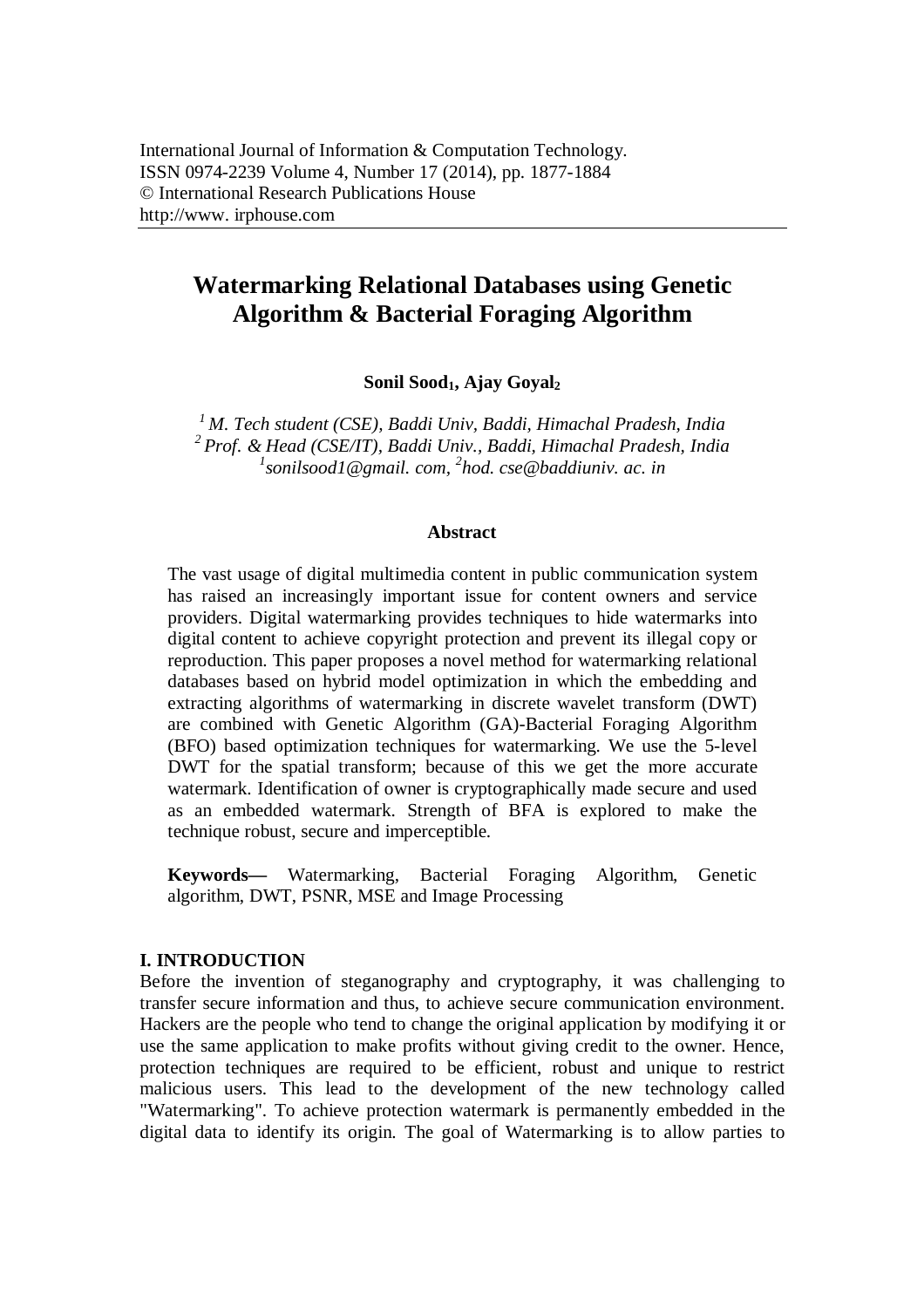converse covertly in such a way that an attacker cannot tell whether or not there is hidden meaning to their conversation.

Based on the method used for watermark embedding and extraction, invisible watermarking techniques are of three types– Spatial Domain, Frequency Domain and Mixed Domain. Invisible Watermarking is an optimization problem. There is a wide tradeoff between the two requirements- invisibility and robustness. Moreover various techniques show different level of robustness to different types of attacks. Therefore this research study aims for Performance optimization of invisible watermarking based on creation and robust extraction.

Surekha et al. [1] have proposed a new optimization method for digital images in the Discrete Wavelet Transform (DWT) domain. The tradeoff between the transparency and robustness is considered as an optimization problem and is solved by applying Genetic Algorithm. Particle swarm optimization (PSO) is a new promising evolutionary algorithm for the optimization and search problem. One problem of PSO is its tendency to trap into local optima due to its mechanism in information sharing. This paper proposes a novel hybrid PSO, namely (HPSO) technique by merging both a mutation operator and natural selection to solve the problem of premature convergence [2]HPSO is proposed to improve the performance of fragile watermarking based DCT which results in enhancing both the quality of the watermarked image and the extracted watermark.

Mona M. Suliman[2] et al have incorporated PSO with GA in hybrid technique called GPSO. This paper proposes the use of GPSO in designing an adaptive medical watermarking algorithm.

S. M. Ramesh[5] et al. have presented an efficient image watermarking technique to defend the copyright protection of digital signatures. The major steps include the watermark embedding and watermark extraction. This work is implemented to watermark the original input medical image. The grayscale digital signature image as a watermark and it is embedded in the HL and LH sub-bands of the wavelet transformed image.

Chaudhary et al. [6] have presented a new method for adaptive watermark strength optimization in Discrete Cosine Transform (DCT) domain. The DCT subband is selected using Genetic Algorithm (GA) and watermark strength is intelligently selected through Particle Swarm Optimization (PSO)[8, 9]. In past years, singular value decomposition SVD-based watermarking technique and its variations has been proposed. The proposed work is based on further improvement of the research work based on DCT, DWT, and optimization based on PSO, GA. Significantly better results have been yielded with the single level DWT, and an optimization of Robustness and imperceptibility based on the hybrid technique of GA[10] and PSO is achieved.

### **II. PROPOSED TECHNIQUE**

This section illustrates the overall technique of our proposed algorithm. The proposed watermarking system consists of two subsystems: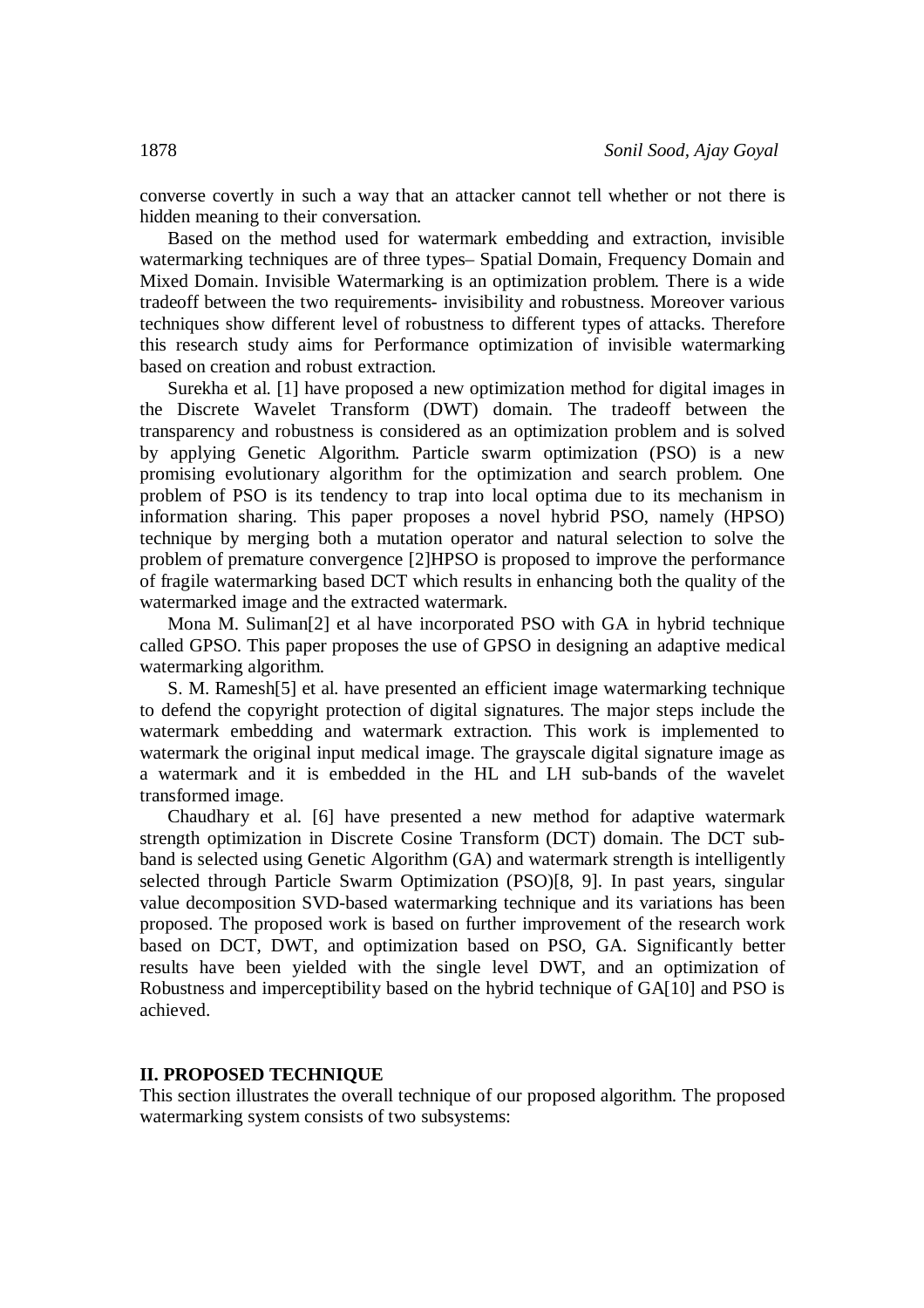- 1. Watermark Encoder and
- 2. Watermark Decoder.



# **Fig1: Digital watermarking scheme**

There proposed techniques are given below:

### **Embedding Process**

In Embedding process, we have the inputs: original image and one watermark image, and output is watermarked image. By using Haar wavelet transform, the original image is decomposed into four sub-bands like HH, LL, HL and LH for embedding watermark image. Choose the HL and LH sub-bands for embedding the watermark image from the four sub-bands. Most techniques are utilizing these aforementioned two parts only for this purpose. So, here also we are using these parts because producing high PSNR and robustness for hiding information in different media and approximation coefficients are thought to be reasonably firm and less sensitive to slight changes of the image pixel, they are the perfect embedding area.

#### **Extraction Process**

Here the inputs are watermarked image I, size of the watermarking image Is, and an output is extracted watermarking image Io. Due to wavelet transform the obtained watermarked image is decomposed into different sub bands such as HH, HL, LH and LL for extracting the watermark image. In order to achieve both quality of watermarked media and robustness of the watermarked media, we use the Genetic algorithm (GA) and BFO algorithm.

There are some parameters which used in this paper.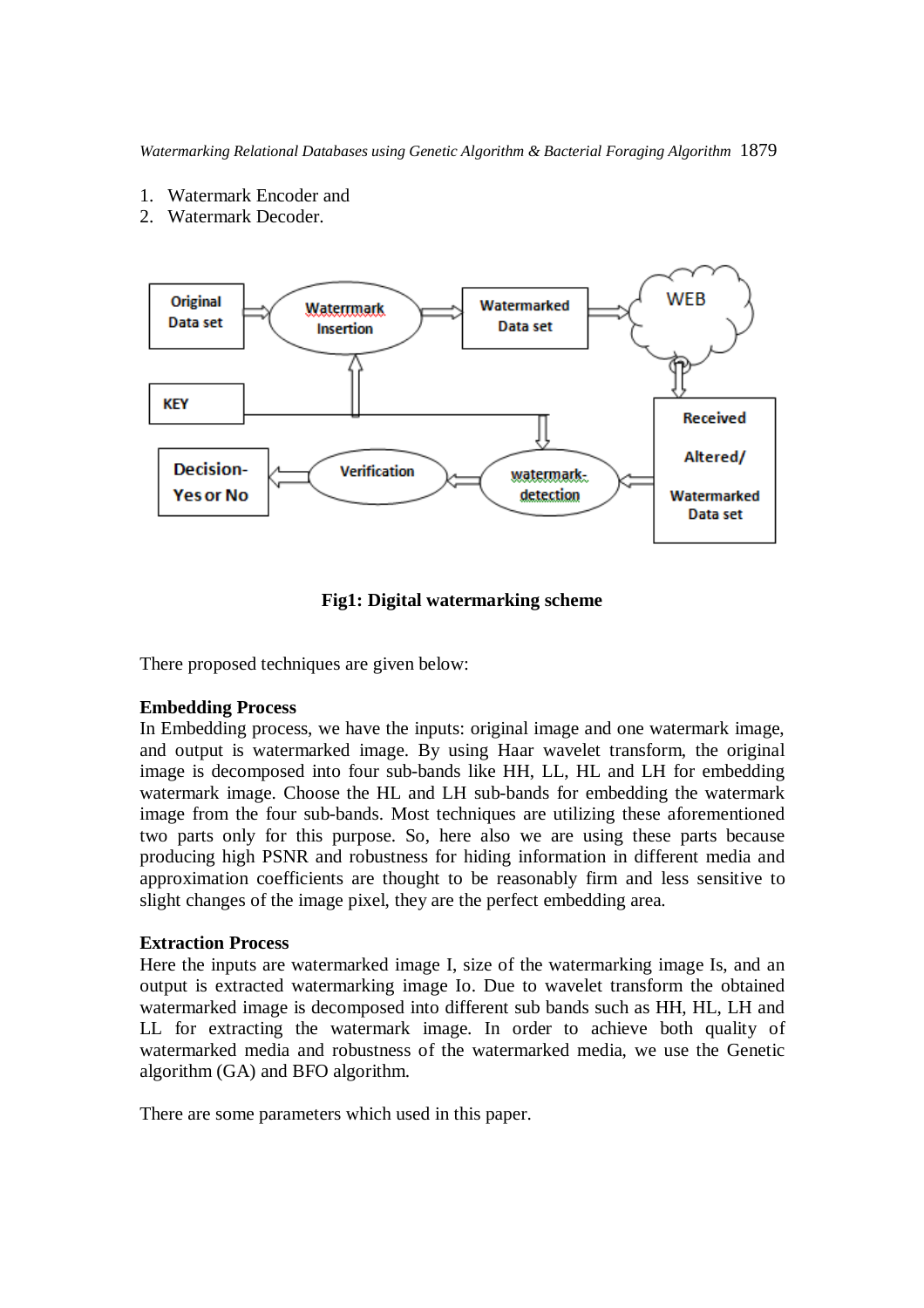# **A. MSE:**

Mean Squared Error is essentially a signal fidelity measure. The goal of a signal fidelity measure is to compare two signals by providing a quantitative score that describes the degree of similarity/fidelity or, conversely, the level of error/distortion between them. Usually, it is assumed that one of the signals is a pristine original, while the other is distorted or contaminated by errors. The MSE between the signals is given by the following formula:

$$
MSE = (1/N)\Sigma i |x (i) - e (i)|^2
$$

Here x and e are the encrypted watermarked audio signals respectively and N is the number of samples in the audio signal.

#### **B. BER:**

Bit error rate refers to the amount of watermark data that may be reliably embedded within a host signal per unit of time or space, such as bits per second or bits per pixel. A higher bit rate may be desirable in some applications in order to embed more copyright information. In this study, reliability was measured as the bit error rate (BER) of extracted watermark data. The BER (in percent) is given by the expression:

$$
Q(x) = \frac{1}{\sqrt{2\pi}} \int_{x}^{\infty} \exp\left(\frac{-u^2}{2}\right) du
$$

 $\sim$ 

Where x is a function of the block size.

#### **C. PERCEPTUAL QUALITY:**

Perceptual quality refers to the imperceptibility of embedded watermark data within the host signal. In most applications, it is important that the watermark is undetectable to a listener or viewer. This ensures that the quality of the host signal is not perceivably distorted, and does not indicate the presence or location of a watermark. In this study, the signal-to-noise ratio (SNR) of the watermarked signal versus the host signal was used as a quality measure:

$$
SNR = 10 \cdot \log_{10}\left\{\frac{\sum_{n=0}^{N-1} x^2(n)}{\sum_{n=1}^{N-1} [\widetilde{x}(n) - x(n)]^2}\right\}
$$

#### **D. PSNR**

Embedding this extra data must not degrade human perception about the object. Namely, the watermark should be "invisible" in a watermarked image or "inaudible" in watermarked digital music. Evaluation of imperceptibility is usually based on an objective measure of quality, called peak signal to noise ratio (PSNR), or a subjective test with specified procedures. The PSNR values can be obtained using following formula-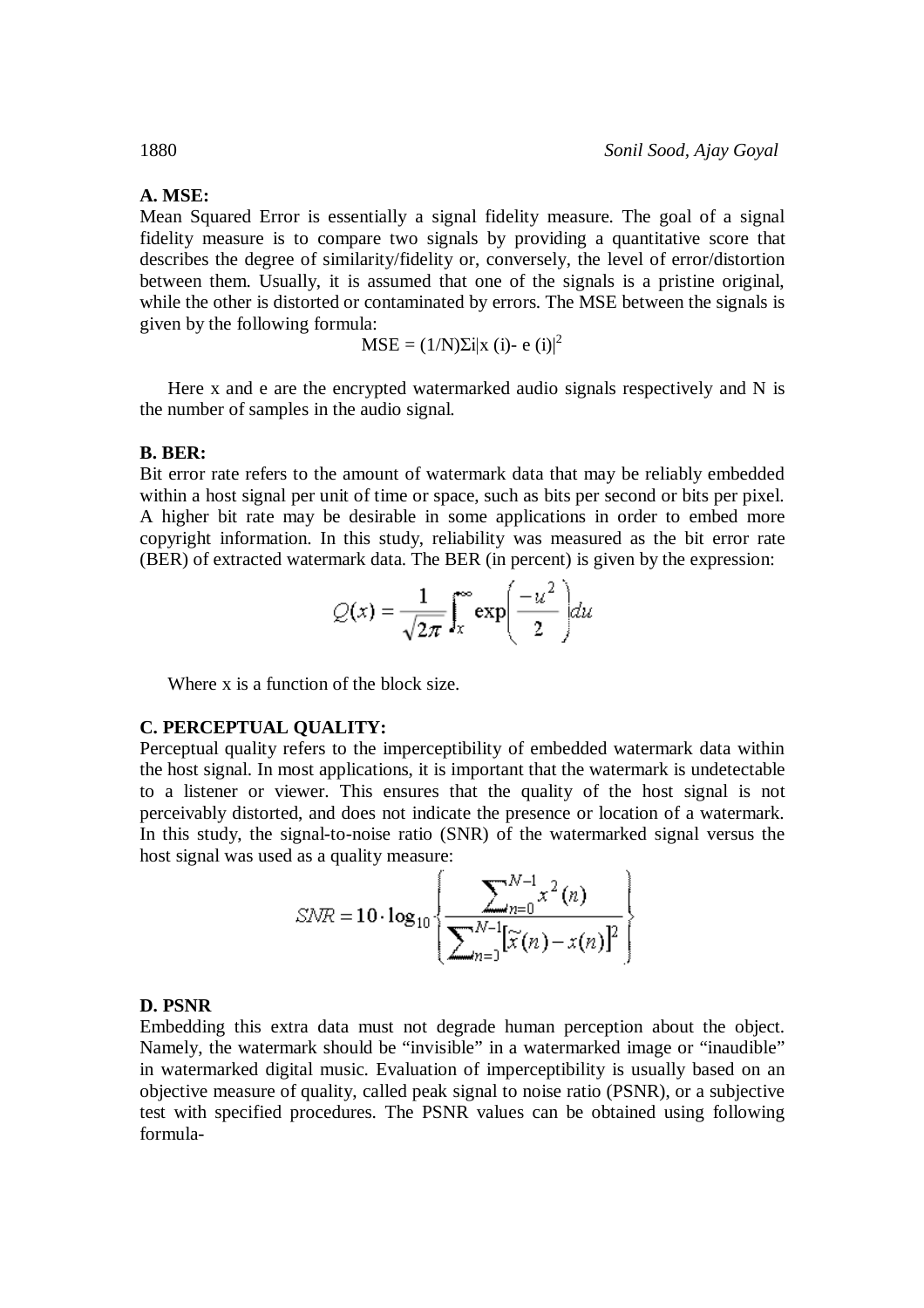PSNR=20log10 (pixel\_value/√mse)

These all given parameters are important factor in watermarking techniques.

Improvements of our work: The main improvements in our work are Discreet Wavelet Transform (DWT). In the proposed work the Watermarking technique with 5-level DWT using BFO algorithm and GA is presented. The DWT allows good localization both in time and spatial frequency domain. When we use 5-level DWT then PSNR is increased and MSE decreases as compared to 3-level DWT.

# **III. EVALUATION AND RESULTS**

To verify the effectiveness (qualities and robustness) of the proposed watermarking technique, we conduct several experiments with this procedure. Here are some steps of the proposed technique given below:

# **Phase 1:**

Firstly we develop a particular GUI for this implementation. After that we develop a code for the loading the Cover Image and message image or message in the Matlab database.

# **Phase 2:**

Develop a code for the Discrete Wavelet Transform and Inverse Discrete Wavelet Transform with partitioning technique. After that we apply DWT on the selected image and develop code for GA  $&$  BFO algorithm. When we apply the GA  $&$  BFO algorithm on the image then we get more accuracy than another technique.

# **Phase 3:**

Develop a code for the finding the watermarked data. Then we get the image with message data this is called Embedding technique. For the embedding process we apply the key for the security purpose.

# **Phase 4:**

After that we develop code for the extraction process. Within the extraction process we develop coed for the message extraction from the watermarked file using IDWT. After the extraction process we get the original image and message data by using the key.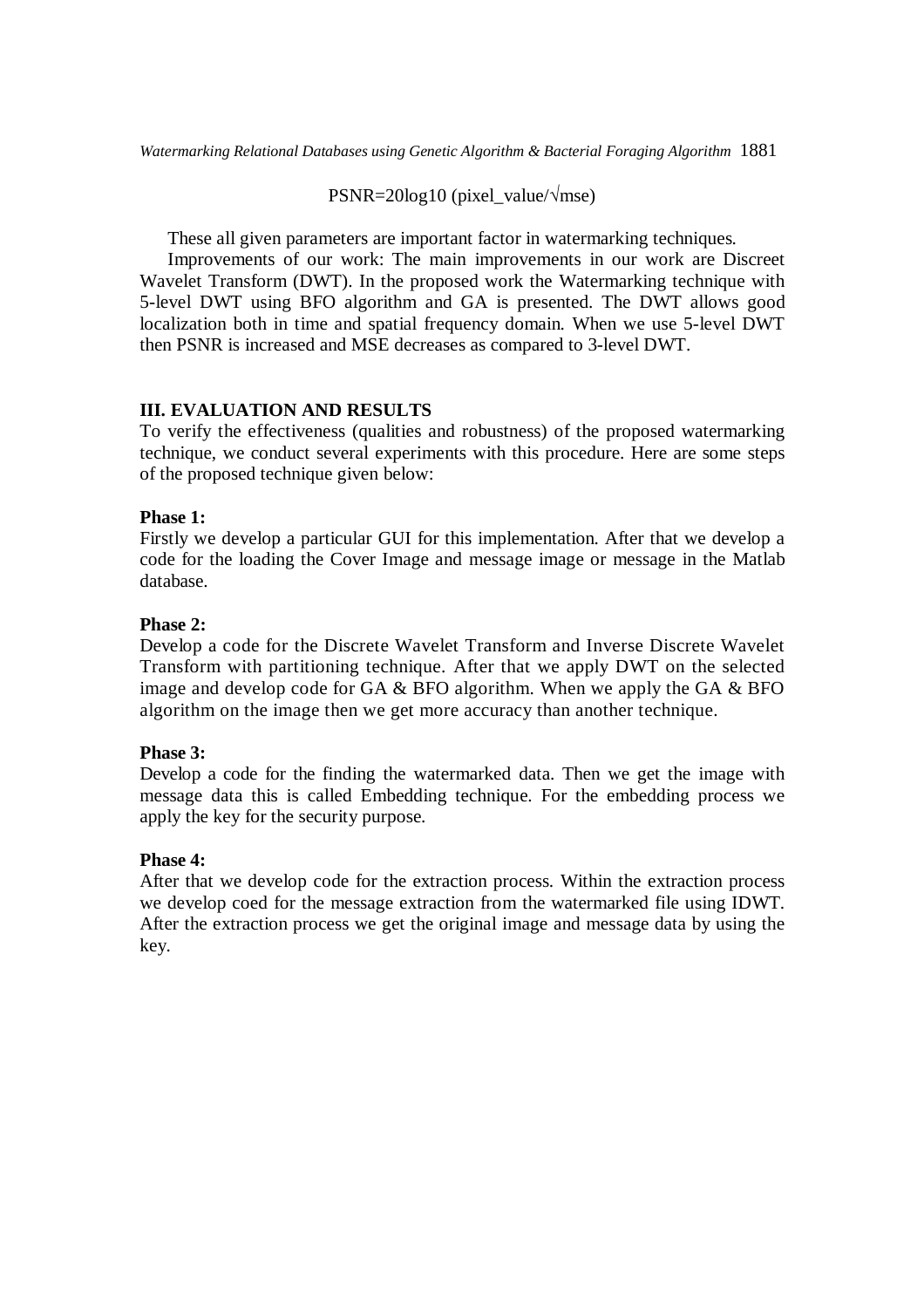

**Fig 2. i) original image, ii)watermark image, iii)watermarked image**



**Fig 3. BFO optimization**



**Fig 4. Comparison of GA and BFA with 5- level DWT**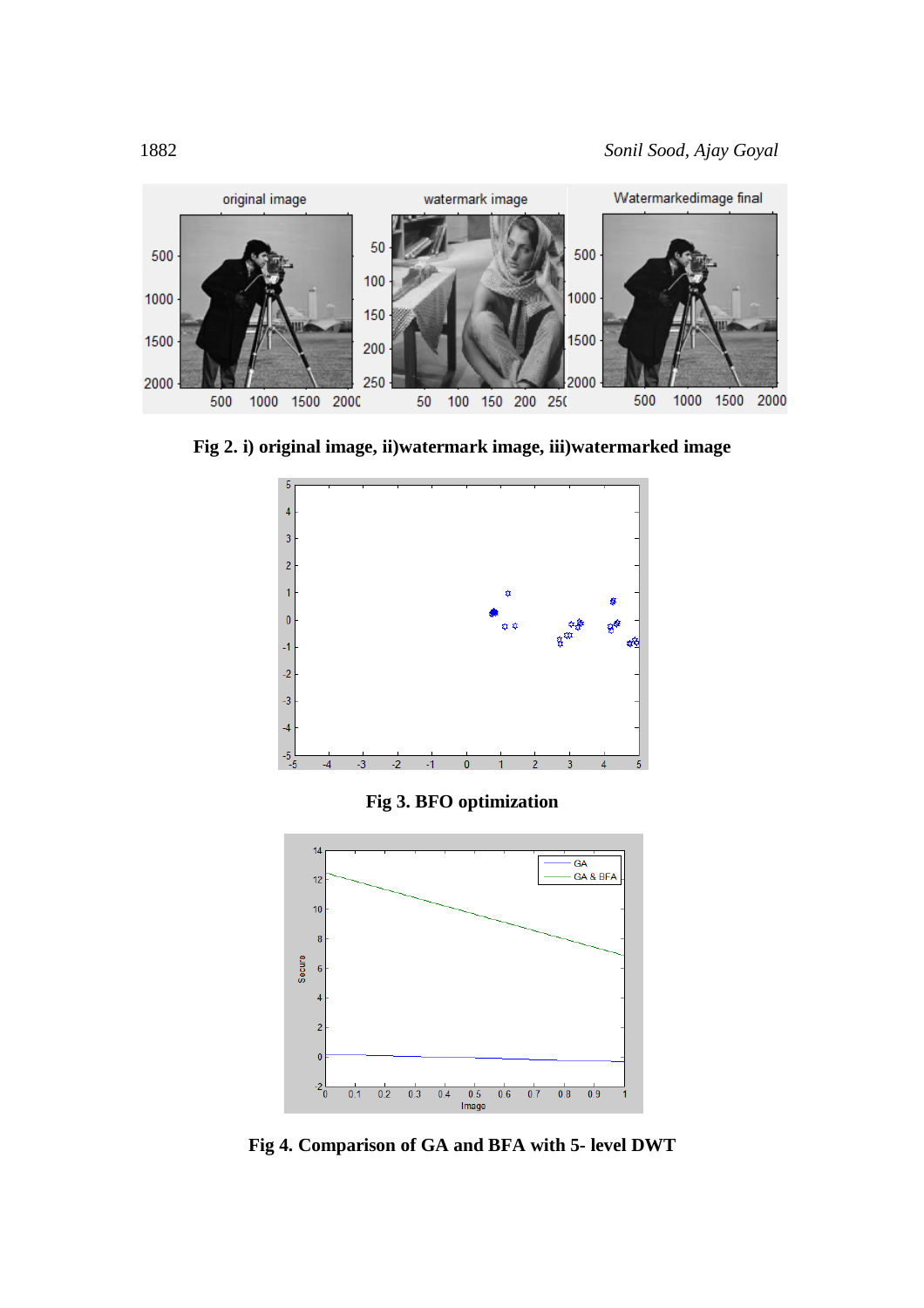# **IV. CONCLUSION & FUTER SCOPE**

In this paper, We proposed a method for watermarking relational databases for identification and proof of ownership based on the secure embedding of blind and multi-bit watermarks based on 5-level DWT using Bacterial Foraging Algorithm (BFA). When we use 5-level DWT then PSNR is increased and MSE decreases as compared to 3-level DWT. Watermarking technique is applied with DWT using BFO algorithm and GA. The DWT allows good localization both in time and spatial frequency domain. Transformation of the whole image introduces inherent scaling better identification of which data is relevant to human perception higher compression ratio. For future scope use it with 5-level DWT and ACO algorithm.

# **REFERENCES**

- [1] P. Surekha and S. Sumathi, "Implementation of Genetic Algorithm for a DWT Based Image Watermarking Scheme", Ictact Journal on Soft Computing: Special Issue on Fuzzy In Industrial and Process Automation, Vol. 02, No. 01, pp. 244-252, July 2011.
- [2] Sawsan Morkos Gharghory "Hybrid Of Particle Swarm Optimization With Evolutionary Operators To Fragile Image Watermarking Based on DCT", International Journal of Computer Science & Information Technology (IJCSIT), Vol 3, No 3, June 2011, DOI : 10. 5121/ijcsit. 2011. 3310 141
- [3] Mona M. Soliman, Aboul Ella Hassanien, Neveen i. Ghali and hoda M. Onsi, "The way of Improving PSO Performance: Medical Imaging Watermarking Case Study", RSCTC 2012, LNAI 7413, pp. 237-242 2012
- [4] Ziquian Wang, Xia Sun, and Dexian Zhang, " A novel Watermarking Scheme Based on PSO Algorithm", LSMS 2007, LNCS 4688, pp. 307-314, 2007.
- [5] S. M. Ramesh, A Shnamugam "An Efficient Robust Watermarking Algorithm in Filter Techniques for Embedding Digital Signature into Medical Images Using Discrete Wavelet Transform", European Journal of Scientific Research, ISSN 1450-216X Vol. 60 No. 1 (2011), pp. 33-44.
- [6] A Chaudhry, A Jaffar, B Sikandar, J Y Kim "Genetic Swarm Based Robust Image Watermarking" Proceedings of the 7th International Conference on Ubiquitous Information Management and Communication, ICUIMC 2013, ISBN: 978-1-4503-1958-4 oi>10. 1145/2448556. 2448562
- [7] Mona M. Soliman, Aboul Ella Hassanien, Neveen i. Ghali and hoda M. Onsi, " An Adaptive Watermarking Approach for Medical Imaging Using Swarm Intelligent", International Journal of Smart Home, Vol. 6, no. 1 January, 2012.
- [8] Mohsen Rohani\* and Alireza Nasiri Avanaki, " A Watermarking Method Based on Optimizing SSIM Index by using PSO in DCT Domain", 14th International CSI conference (CSICC2009), July 1-2, 2009, Tehran, Iran,
- [9] P. Surekha and S. Sumathi, "Application of GA and PSO to the Analysis of Digital Image Watermarking Process", International Journal of Computer Science & Emerging Technologies (E-ISSN: 2044-6004) Volume 1, Issue 4, December 2010.